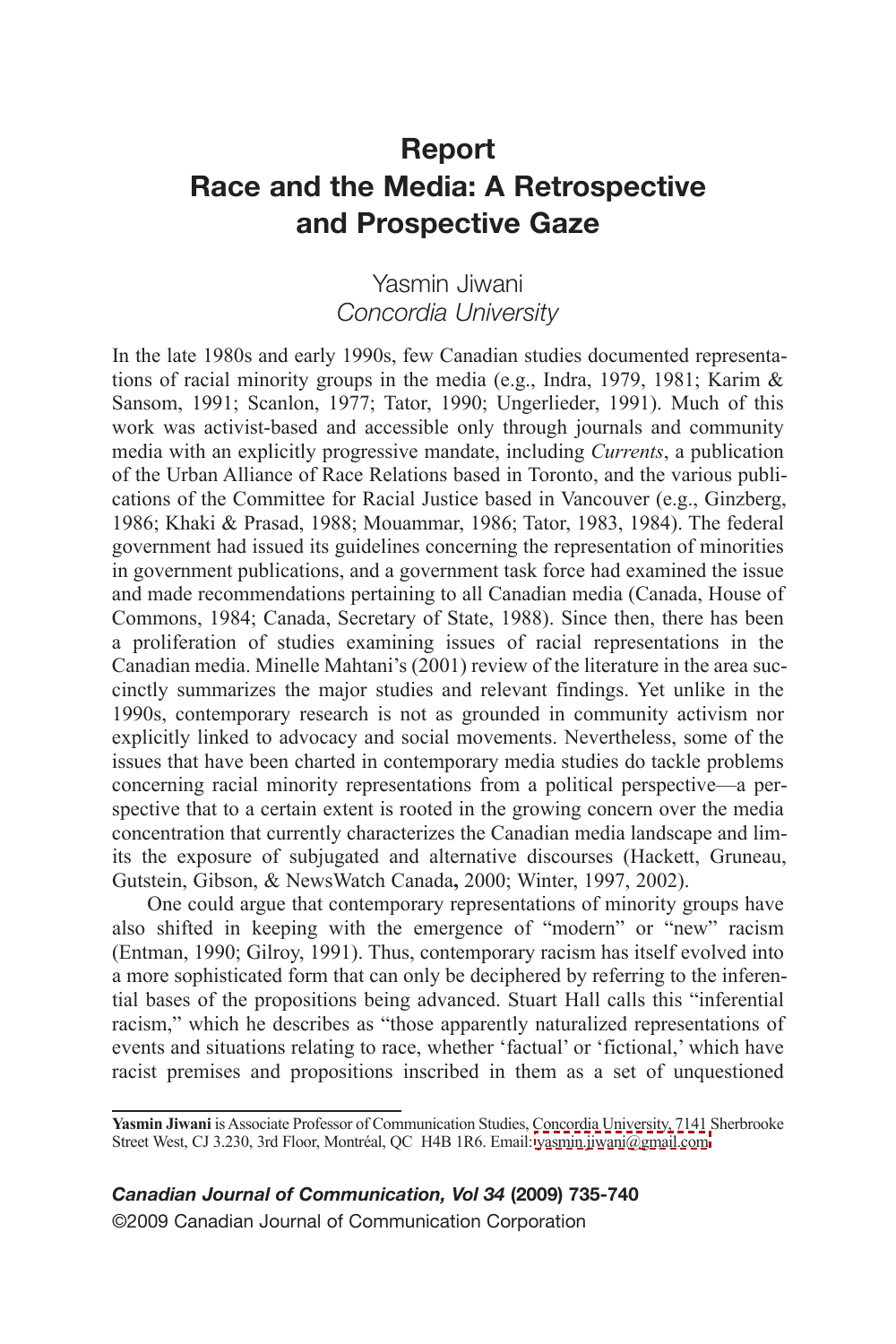assumptions. These enable racist statements to be formulated without ever bringing into awareness the racist predicates on which these statements are grounded" (Hall, 1990, pp. 12-13). Such inferences are most explicit when a mediated text is subjected to critical discourse analysis (Fairclough, 1992; van Dijk, 1987; 1991).

Although critical discourse analysis has been a method of choice among most researchers working in this area (e.g., Harding, 2006; Henry & Tator, 2002; Karim, 2000; Steckley, 2003), what has often been lacking is a comparative approach. Since media representations circulate within an economy of representations, it makes sense from a semiotic and critical discourse perspective to contrast and compare how these representations make "sense." In other words, the potency of a given representation achieves its semiotic power from its contrast to both the absences and the presences of other symbols around it as well as from the intertextual references that are invoked. A comparative approach, I suggest, allows one to take into consideration the hierarchies of power and legitimacy that inhere in the representational economy within media texts as well as to embrace the nuanced complexity of intersecting and interlocking relations between different groups (see, for instance, Fleras & Elliot, 1996; Razack, 1998).

In her pioneering work in this area, Doreen Indra (1979, 1981) undertook such a comparative examination, focusing on the representations of South Asians in the mainstream press in British Columbia. Her research encompassed a historical analysis of these representations, covering a period of seven decades—a major feat in itself. However, what is invaluable about her research is its analysis of the hierarchy of representations that prevailed in Vancouver's newspapers, which positioned various groups according to their preferred-ness and favourability to the media and, by corollary, the dominant powers. The linkage between representations and the material realities of these groups with respect to those who were permitted into the nation and those groups who were "tolerated" for their cheap labour was thus made clearer and allowed researchers to appreciate the grounded nature of such representations.

However, such an approach requires, by default, a comparative analysis. And this seems to be a thorn of contention. On the one hand, some argue that a comparative analysis of how different groups are treated necessarily involves a kind of distillation of group features/characteristics and identities that veer toward essentialism. On the other hand, without the researcher taking a comparative stance, the differences and similarities between groups are not as strikingly evident and the grounds for "better" or equitable treatment cannot be made in an effective manner. More importantly, a comparative analysis affords a more dynamic perspective in that it begins with a point of departure rooted in the fluidity of subjectivities, their multiplicity, and their interpellation within structures and historical legacies of domination.

Interestingly, comparative studies of media representations do exist, but oftentimes the comparison is an absent, or implicit, White standard. Thus, in examining representations of heroines in popular television fare, I have often utilized this implicit White standard vis-à-vis the treatment or representation of female heroines of colour (e.g., Jiwani, 2005). In making this comparison more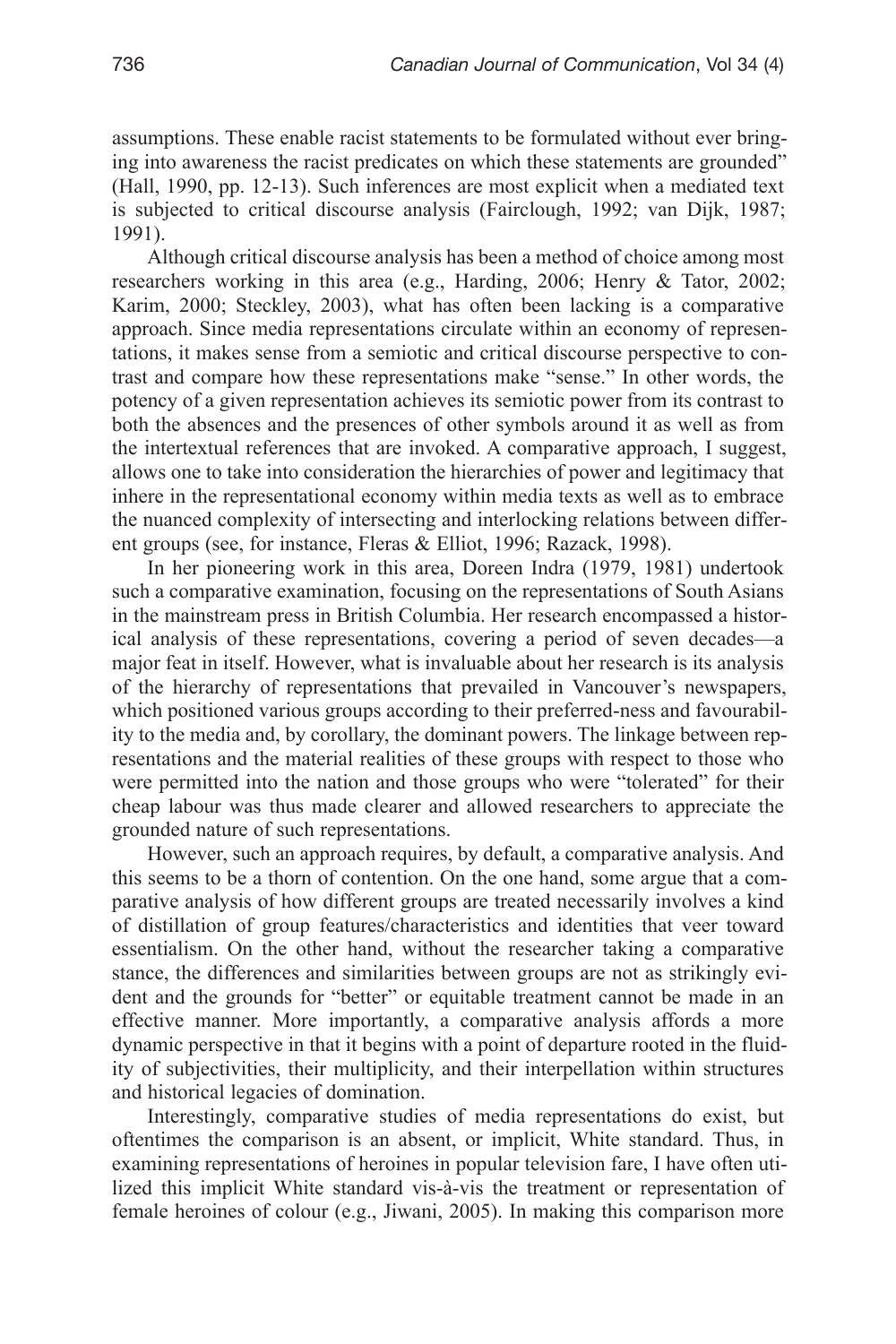explicit, <sup>I</sup> find that <sup>I</sup> am able to arrive at <sup>a</sup> deeper, more nuanced analysis that foregrounds the interlocking aspec<sup>t</sup> within the economy of representations (as, for example, in my comparison of Reena Virk, <sup>a</sup> 15-year-old victim of murder, to one of her killers, Kelly Ellard, <sup>a</sup> White teenage girl at the time the crime took place). This type of analysis highlights how both the victim's and the perpetrator's representations cohere within <sup>a</sup> patriarchal framework that privileges particular interpretations of girls and young women (Jiwani, 2006), an organizing framework that is akin to what Patricia Hill Collins (1990) refers to as the "matrix of domination."

In my more recent work, <sup>I</sup> have been comparing representations of different groups of victims, with the aim of delineating what determines <sup>a</sup> victim's "worthiness." This research has involved <sup>a</sup> comparison of Aboriginal women's representations with those of Afghan women in the *Globe and Mail* over <sup>a</sup> seven-year period (Jiwani, 2008, 2009a, 2009b). The research was spurred by my interest in gendered narratives of war, wherein <sup>I</sup> discovered that, contrary to all other preconceptions, Afghan women were actually portrayed as heroic women, able to transcend the challenges they encountered. In contrast, Aboriginal women were stereotypically portrayed in <sup>a</sup> negative fashion; their representations tended to fit into the mould of the undeserving and culpable victims (see also Hallgrimsdottir, Phillips, & Benoit, 2006; Razack, 2002). The focus on Aboriginal women victims was driven by my work on missing and murdered women in Vancouver's Downtown Eastside, which has been rooted in community advocacy initiatives (Jiwani & Young, 2006). Without such exposure to Aboriginal representations, it would not have been possible, at least for me, to arrive at an analysis of discourses of deservedness as articulated in press coverage.

My current research adopts <sup>a</sup> comparative approach. Drawing from my interests in and previous work on women victims of domestic violence, this project aims to map out how different female victims of femicide are constructed in relation to each other. In other words, how do race and gender intersect and interlock in the economy of representations circulating in the news media? And what are the regimes of truth surrounding their status as worthy/unworthy victims deserving or undeserving of their fate? In doing this research, my intent is to compare these representations within national discourses—how different national newspapers articulate and construct moral stories about violence perpetrated against different groups of women. My interest in this research is based on the prolific and sensational coverage accorded to "different" culturalized forms of femicide (e.g., honour killings) (see Narayan, 1997; Razack, 2004) and attention accorded to celebrity femicides, as opposed to the more mundane acts of everyday violence against women (Carter, 1998; Jermyn, 2001; Stabile, 2006; Wilcox, 2005). My research is also inspired by criminologist Scott Wortley's (2002) analysis of the relative neglect of Black female victims of crime compared to White female victims in Canadian press coverage. Underpinning this project is the question regarding media ethics and quality of coverage. What would constitute ethical coverage of victims of femicide? Determining the contours and texture of such coverage has practical implications in alleviating the stereotypes constraining and defining racialized groups as prone to particular kinds of crime (Jiwani, 2002).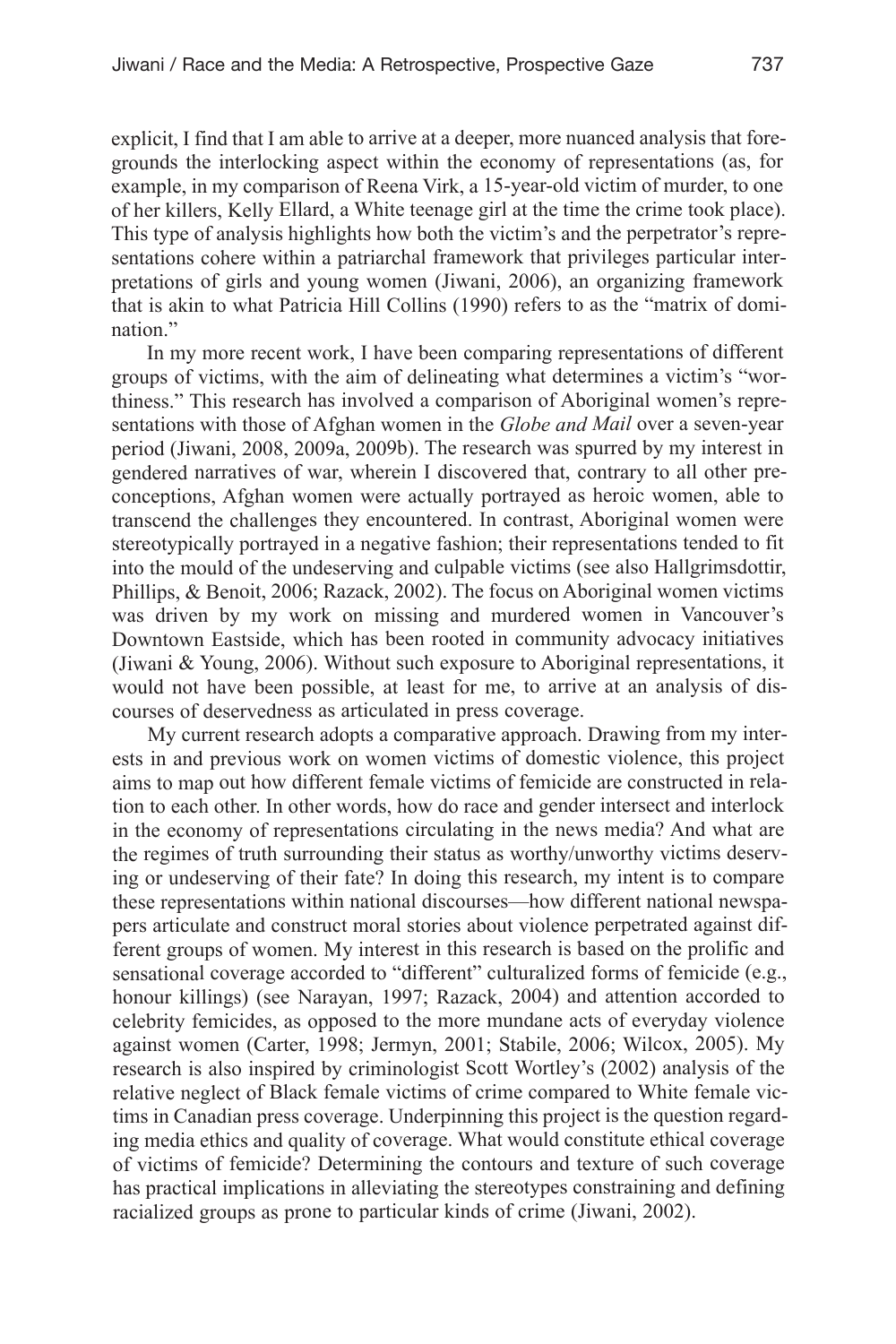Clearly, representations are governed by and framed within a context; hence, when the context changes, representations change. Yet it is the material implications of representations that we need to attend to if we are to map the continually evolving grammar of race (Hall, 1990). In looking back and charting a course ahead, it would seem necessary to heed community concerns if we are to mindfully address issues of representations in terms of their material and social implications. In that regard, it is well enough time to stop debating the relevance of race (especially in this climate where the current ethos is one of society as being "post-race") and instead deal with questions of power—power that is grounded in a racialized and gendered economy and reproduced in mediated landscapes that surround us.

## **References**

- Canada. House of Commons. Special Committee on Participation of Visible Minorities in Canadian Society. (1984). *Equality now: Report of the Special Committee on Visible Minorities in Canadian* Society, Report 91-109. Ottawa, ON: Supply & Services Canada.
- Canada. Secretary of State. (1988). *The guidelines on the depiction of visible minorities in government communications*. Ottawa, ON: Supply & Services Canada.
- Carter, Cynthia. (1998). When the 'extraordinary' becomes 'ordinary': Everyday news of sexual violence. In Cynthia Carter, Gill Branston, & Stuart Allen (Eds.), *News, gender and power* (pp. 219-232). New York, NY: Routledge.
- Collins, Patricia Hill. (1990). *Black feminist thought: Knowledge, consciousness, and the politics of empowerment*. Boston, MA: Unwin Hyman.
- Entman, Robert, M. (1990). Modern racism and the image of Blacks in local television news. *Critical Studies in Mass Communication, 7,* 332-345.
- Fairclough, Norman. (1992). *Discourse and social change*. Cambridge, UK: Polity Press.
- Fleras,Augie, & Elliot,Jean Leonard. (1996). *Unequalrelations: An introduction to race, ethnic and Aboriginal dynamics in Canada* (2nd ed.). Scarborough, ON: Prentice Hall.
- Gilroy, Paul. (1991). *There ain't no black in the Union Jack: The cultural politics of race and nation*. Chicago, IL: University of Chicago Press.
- Ginzberg, Effie. (1986). Power without responsibility: The press we don't deserve; A content-analysis of the *Toronto Sun*. *Currents: Readings in Race Relations, 3*(3), 1-5.
- Hackett, Robert A., Gruneau, Richard., Gutstein, Donald, Gibson, Timothy A., & NewsWatch Canada. (2000). *The missing news: Filters and blind spots in Canada's press*. Ottawa, ON: Canadian Centre for Policy Alternatives/Garamond Press.
- Hall, Stuart. (1990). The whites of their eyes: Racist ideologies and the media. In Manuel Alvarado & John O. Thompson (Eds.), *The media reader* (pp. 9-23). London, UK: British Film Institute.
- Hallgrimsdottir, Helga Kristin, Phillips, Rachel, & Benoit, Cecilia. (2006). Fallen women and rescued girls: Social stigma and media narratives of the sex industry in Victoria, B.C., from 1980 to 2005. *Canadian Review of Sociology and Anthropology, 43*(3), 265-280.
- Harding, Robert. (2006). Historical representations of Aboriginal people in the Canadian news media. *Discourse & Society, 17*(2), 205-235.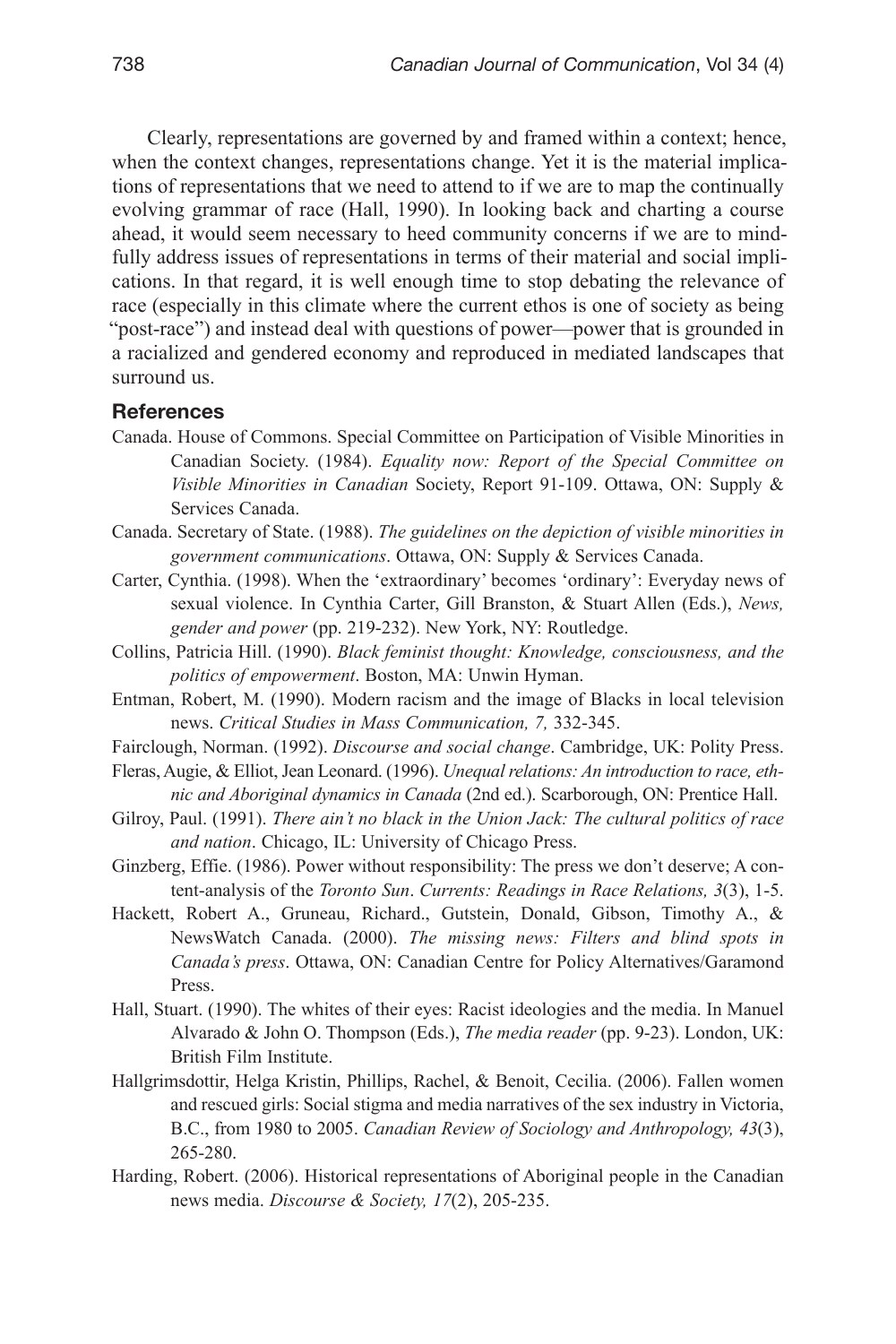- Henry, Frances, & Tator, Carol. (2002). *Discourses of domination: Racial bias in the Canadian English-language press*. Toronto, ON: University of Toronto Press.
- Indra, Doreen M. (1979). South Asian stereotypes in the Vancouver press. *Ethnic and Racial Studies, 2*(2), 164-187.
- Indra, Doreen. (1981). The invisible mosaic: Women, ethnicity and the Vancouver press, 1905-1976. *Canadian Ethnic Studies, 13*(1), 63-74.
- Jermyn, Deborah. (2001). 'Death of the girl next door': Celebrity, femininity, and tragedy in the murder of Jill Dando. *Feminist Media Studies, 1*(3), 343-359.
- Jiwani, Yasmin. (2002). The criminalization of "race", the racialization of crime. In W. Chan & K. Mirchandani (Eds.), *Crimes of colour: Racialization and the criminal justice system in Canada* (pp. 67-86). Peterborough, ON: Broadview Press.
- Jiwani, Yasmin. (2005). The Eurasian female hero(ine): Sydney Fox as the Relic Hunter. *Journal of Popular Film & Television, 32*(4), 182-191.
- Jiwani, Yasmin. (2006). *Discourses of denial: Mediations of race, gender and violence*. Vancouver, BC: University of British Columbia Press.
- Jiwani, Yasmin. (2008). Mediations of domination: Gendered violence within and across borders. In K. Sarakakis & L. R. Shade (Eds.), *Feminist interventions in international communication: Minding the gap* (pp. 129-145). Plymouth, UK: Rowman & Littlefield.
- Jiwani, Yasmin. (2009a). Helpless maidens and chivalrous knights: Afghan women in the Canadian press. *University of Toronto Quarterly, 78*(2), 728-744.
- Jiwani, Yasmin. (2009b). Symbolic and discursive violence in media representations of Aboriginal missing and murdered women. In David Weir & Marika Guggisberg (Eds.), *Understanding violence: Contexts and portrayals* [e-book]. Oxford, UK: Inter-Disciplinary Press. URL: [http://www.inter-disciplinary.net/publishing/id](http://www.inter-disciplinary.net/publishing/id-press/ebooks/understanding-violence-contexts-and-portrayals)[press/ebooks/understanding-violence-contexts-and-portrayals](http://www.inter-disciplinary.net/publishing/id-press/ebooks/understanding-violence-contexts-and-portrayals) .
- Jiwani, Yasmin, & Young, Mary Lynn. (2006). Missing and murdered women: Reproducing marginality in news discourse. *Canadian Journal of Communication, 31*(4), 895-917.
- Karim, Karim H. (2000). *Islamic peril*. Montréal, QC: Black Rose Books.
- Karim, Karim H., & Sansom, Gareth. (1991). *Ethnicity and the Mass Media: An Annotated Survey of Canadian Materials.* Ottawa: Policy and Research, Multiculturalism Branch, Multiculturalism and Citizenship.
- Khaki, Aziz, & Prasad, Kam. (1988). *Depiction and perception: Native Indians and visible minorities in the media*. Vancouver, BC: Ad Hoc Committee for Better Race Relations.
- Mahtani, Minelle. (2001). Representing minorities: Canadian media and minority identities. *Canadian Ethnic Studies, 33*(3), 93-133.
- Mouammar, M. (1986). *The Toronto Star* and the Canadian Arab Federation. *Currents: Readings in Race Relations, 3*(3), 20-21.
- Narayan, Uma. (1997). *Dislocating cultures: Identities, traditions, and Third World feminism*. New York, NY: Routledge.
- Razack, Sherene H. (1998). *Looking White people in the eye: Gender, race, and culture in courtrooms and classrooms*. Toronto, ON: University of Toronto Press.